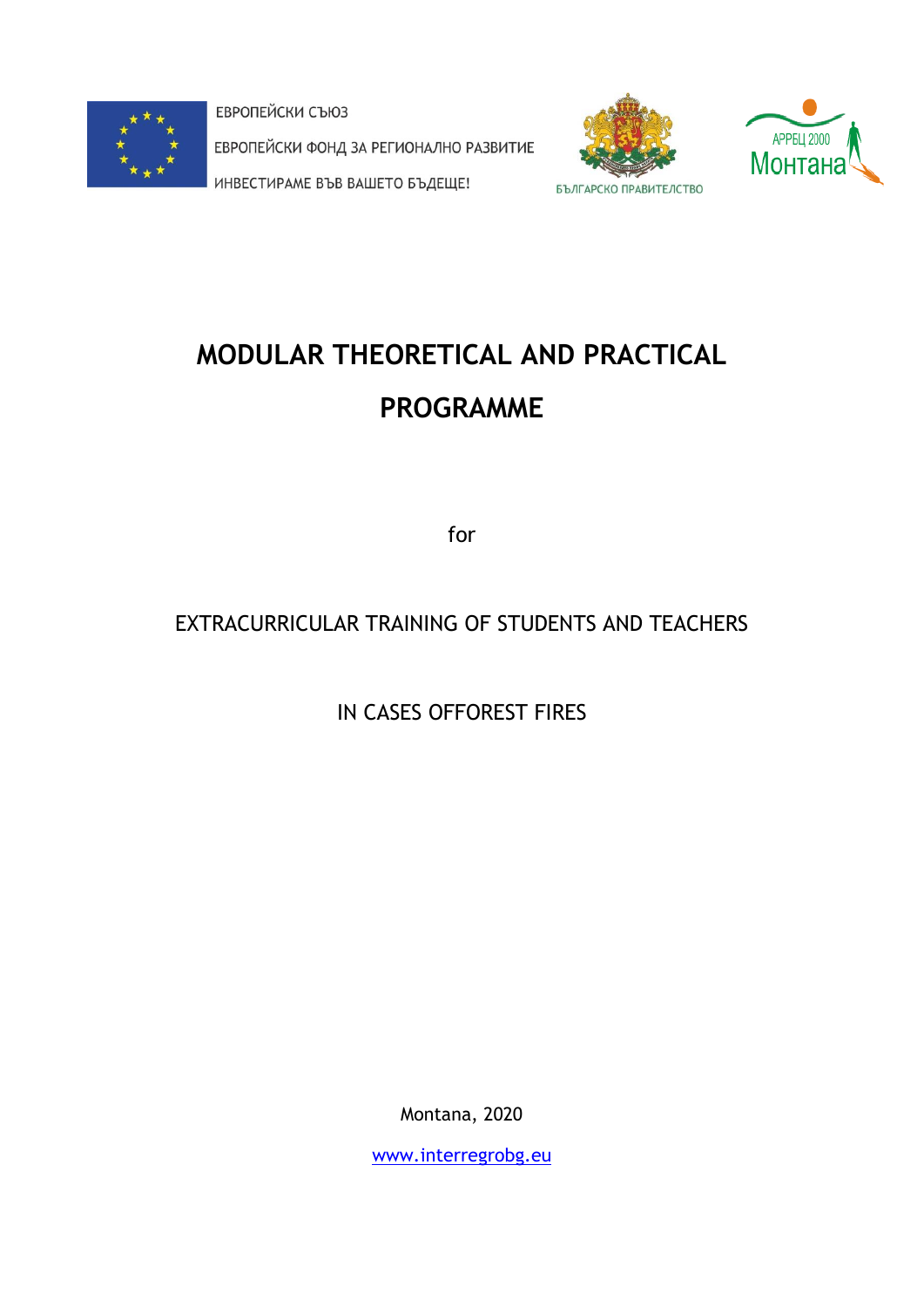# **I.** GENERAL PRESENTATION OF THE PROGRAMME

This programme has been prepared under the project "Security for our children", Grant Agreement №118737 / 03.09.2019, project System Code: ROBG - 461, funded by the Interreg VA Romania-Bulgaria Program, implemented by the Agency for Regional Development and Business Center 2000", Montana.

It is based on the findings of in-depth studies on the project in the field of prevention and management of risk of disasters, accidents and catastrophes, especially in floods and fires in the districts of Montana, Vidin and Dolj, as well as the results of the International meeting.

The programme includes educational contents, the mastery of which aims to teach students a system of knowledge about forest fires, as well as methods for combating them. The purpose of the training is by acquiring basic knowledge and acquiring skills for their application, for the students to gain professional competencies for disaster risk prevention and risk management at school in case of forest fires.

The programme aims to provide basic knowledge and information on civil protection in forest fires and focuses on all its aspects, such as prevention, disaster response, and addresses various institutional, social and educational issues.

Practically forest fires can occur anywhere. The summer season is especially dangerous, when hundreds of tourists make excursions in nature. All Bulgarian mountains are potentially endangered during periods of prolonged drought. However, fires can occur not only in the mountains. Every year, the authorities warn farmers to take measures in the heat when working outdoors.

Particular attention should be paid to nature parks and reserves, as there are such throughout the country. A fire there can destroy the natural habitats of flora and fauna that nature has created for millennia. Under national law, human intervention in such areas is prohibited, so the potential restoration of affected reserves and protected areas will be left in the hands of nature. During the summer season, when prolonged droughts occur, the territory of almost the entire country is potentially threatened by fires.

Fire is an uncontrolled burning that threatens human life and health, material values or the natural environment. Forest fires are one of the most terrible natural disasters for the eco-climate. These are often uncontrollable and extremely dangerous due to their vastness. Small-scale fires in forestry and agricultural sites are of local character. Uncontrolled in time, local fires can grow into large ones and become mass.

Forest fires spread quickly over large surfaces in rugged areas and hard-to-reach areas for firefighting equipment. Typical of forest fires is that the fire front often changes its direction due to wind and turbulent air currents in case of fire, their rapid growth over large areas with vortices and sparks over long distances and the formation of new fires, which creates a real danger for the lives of firefighting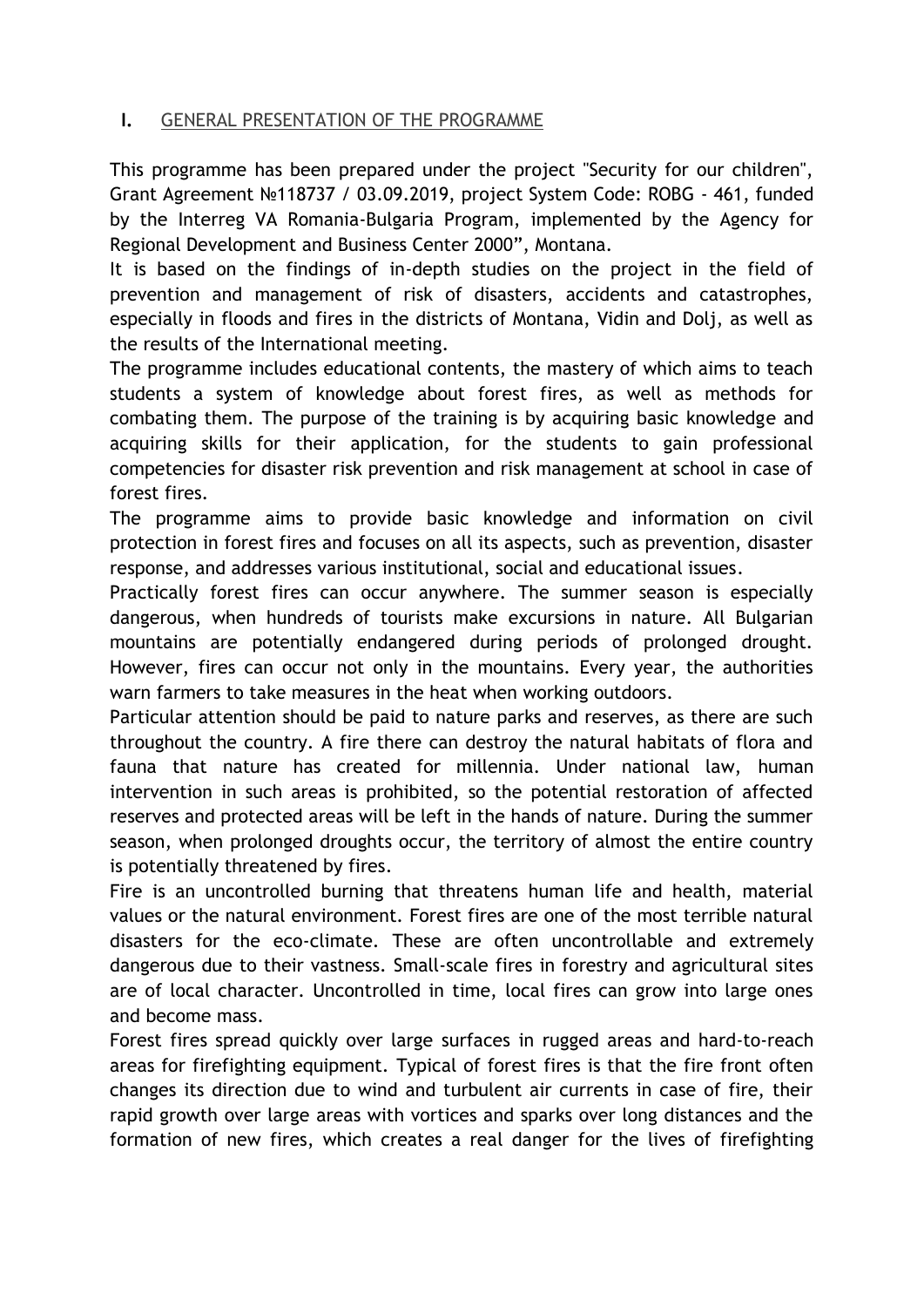teams and animals. The main causes of forest and field fires are climate change, natural disasters / thunderstorms with lightning /, human negligence or intent. The difficulties in fighting forest fires stem from the following facts:

- they occur in hard-to-reach places;
- spread out at high speed;
- cover a large area;

require a large resource of people and equipment for liquidation.

In the event of a fire, the situation may be:

- complex long, large-scale, high-intensity fires, endangered and isolated settlements, difficult-to-access terrains, high average daily temperatures, low atmospheric humidity;
- severe progressively deteriorating conditions, affected settlements population, residential and public buildings; sites of the national economy.

Significant material and environmental damage, with the loss of forest areas, can result from forest fires. Occurring on terrains that prevent their timely control and elimination, forest fires can grow into mass ones. In itself, such a fire cannot be considered a type of "natural disaster", but occurred on inaccessible or isolated semi-mountainous or mountainous areas, and accompanied by adverse weather conditions - strong winds and prolonged drought, and growing they can cover large areas and to acquire a scale that classifies it as a "natural disaster".

Forest fire training is a type of social learning and should be saturated with activities of an intellectual and practical nature, and the dominant form should be practical exercise. This will ensure, as a result, the dominance of skills over theoretical knowledge, because the protection of life and health requires above all an active-practical attitude, self-control and responsibility to comply with regulatory requirements and strive to improve protective reactions. Students are not only seen as a subject of care, but also as a subject involved in the school and family response to disasters. Students shall acquire knowledge about volunteering and the principles of volunteering, the strategic goal, operational goals, objectives and expected results of youth volunteering. They will form skills for strengthening the initiative in the school community for volunteering development among students for participation in creative projects of the school community, for participation in socially useful and socially significant activities.

Through appropriate and timely information and preparation, anyone potentially at risk of forest fires could take precautions and significantly reduce damage.

The programme is implemented within 20 lessons, which include training in theory and practical classes, in compliance with the didactic requirement at the beginning of training to acquire knowledge that will serve as a theoretical basis for the acquisition of skills, attitudes and behavior.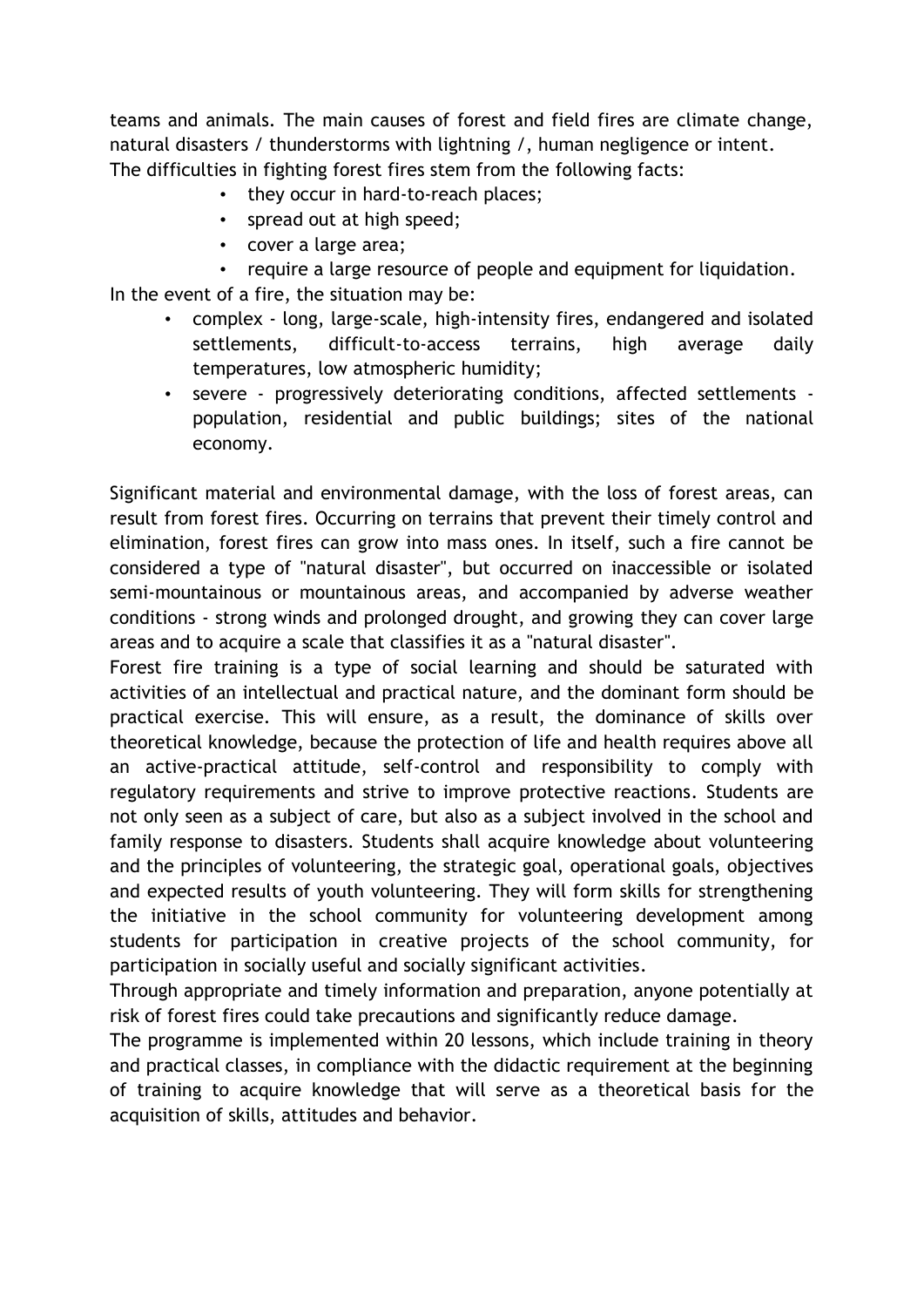The programme (educational content) is developed on a modular basis in 4 modules, which include objectives, a certain minimum number of teaching classes for theoretical and practical training, sample training topics and expected results. The programme is applicable for training in extracurricular forms and for training of voluntary formations of students.

# **Thesis of the educational contents**

# **Module І: Legislative requirements for disaster risk prevention and risk management in schools in the events of forest fires.**

**Training objectives under the module:**

- 1. Students shall acquire knowledge of the national legislation for forest fires risk management, for the planning and reduction of the risk of disasters at national, regional, municipal and institutional level;
- 2. Acquisition of competencies regarding the legal requirements for disaster risk prevention and risk management in schools;
- 3. Acquisition of competencies knowledge and skills in evacuation from a building and for self-defense in compliance with the basic rules of conduct in case of forest fires;
- 4. Route and places for evacuation in case of a specific disaster or accident;
- 5. Conducting practical training for evacuation according to the evacuation plan of the building.

| N <sub>2</sub> | Name of the topics                                              | <b>Number of hours</b> |   |
|----------------|-----------------------------------------------------------------|------------------------|---|
|                |                                                                 | practice<br>Theory     |   |
| $\mathbf 1$    | Legislative requirements for disaster risk prevention           |                        |   |
|                | and school risk management in case of forest fires:             |                        |   |
|                | <b>Disaster Protection Act</b>                                  |                        |   |
|                | 1.1. Regulations for the structure and activity of the Ministry |                        |   |
|                | lof Interior                                                    |                        |   |
|                | 1.2. The Disaster Risk Reduction Strategy 2014-2020.            |                        |   |
|                | 1.3. The National Disaster Protection Program 2014-2018         |                        |   |
|                | 1.4. Draft of the Ministry of Education and Science from 2015   | $\overline{2}$         | 0 |
|                | 1.5. for "Instruction for conducting training for protection in |                        |   |
|                | case of disasters and for providing first pre-medical aid in    |                        |   |
|                | the system of public education".                                |                        |   |
|                | 1.6. Ordinance № 13 of 21.09.2016 on civic, health,             |                        |   |
|                | environmental and intercultural education.                      |                        |   |
|                | 1.7. Legislative requirements for disaster risk prevention and  |                        |   |
|                | risk management in schools:                                     |                        |   |
|                | state educational standard for the training for                 |                        |   |
|                | protection in case of disasters and for rendering first pre-    |                        |   |

# **Thematic (topic) plan**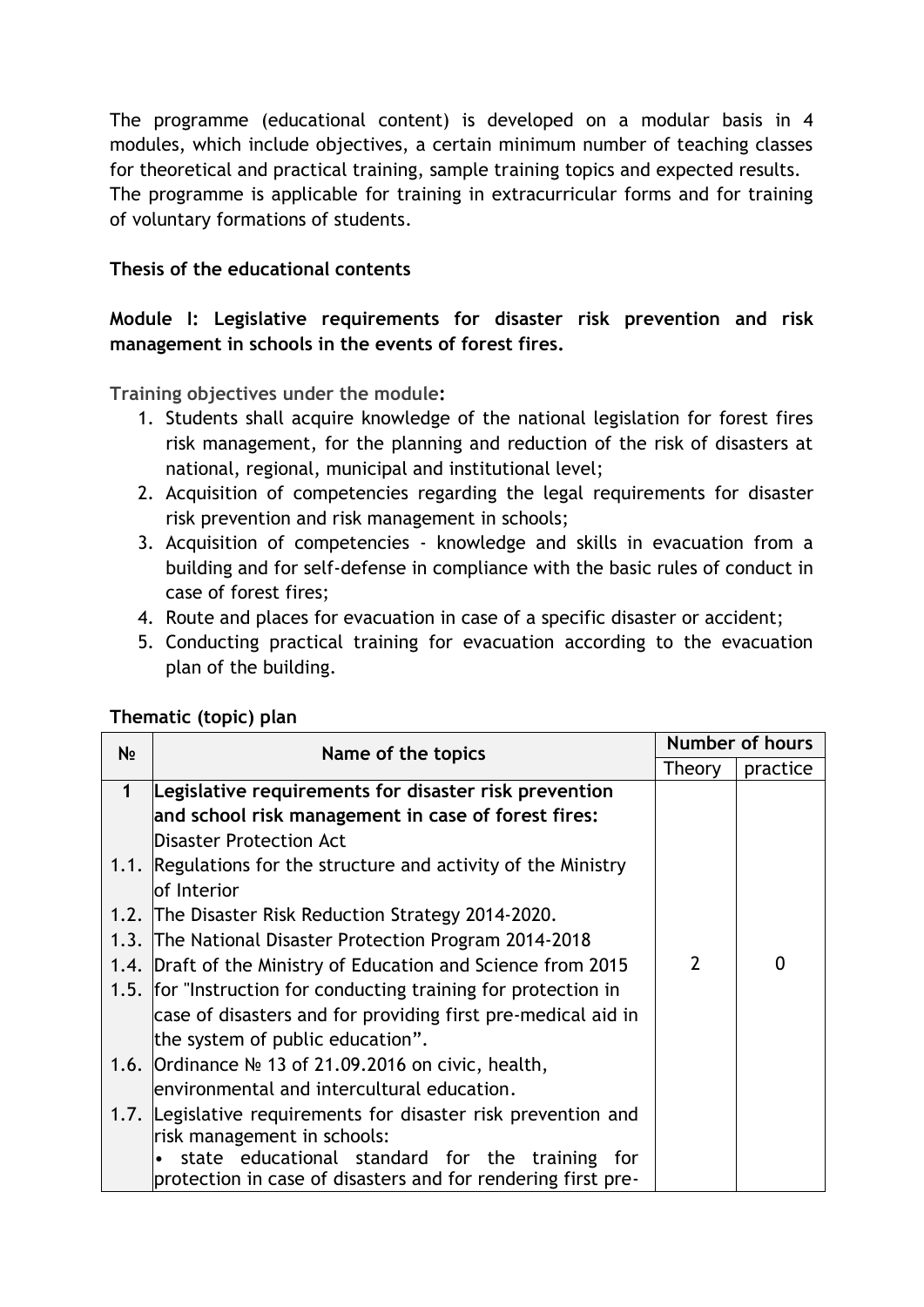|             | medical aid in the system of pre-school and school<br>education;                                                                   |   |                |
|-------------|------------------------------------------------------------------------------------------------------------------------------------|---|----------------|
|             | requirements for disaster protection training in the                                                                               |   |                |
|             | system of pre-school and school education,                                                                                         |   |                |
|             | approved by the Minister of Education and Science                                                                                  |   |                |
|             | after coordination with the Minister of Interior.                                                                                  |   |                |
| $2^{\circ}$ | <b>Practical training for evacuation</b>                                                                                           |   |                |
|             | 2.1. Training of students - "Security Assistants".                                                                                 |   |                |
|             | 2.2. What do we need to know about evacuation from a                                                                               |   |                |
|             | building?                                                                                                                          |   |                |
| 2.3.        | • Acquaintance with evacuation scheme (markings,<br>plan, route scheme, signals, signs, markings for<br>removal from the building) | 0 | $\mathfrak{p}$ |
|             | Conducting a practical exercise for actions in forest                                                                              |   |                |
|             | fires:                                                                                                                             |   |                |
|             | preliminary preparation;                                                                                                           |   |                |
|             | the rules in case of real danger of forest fires;<br>$\bullet$                                                                     |   |                |
|             | single European emergency number - content of                                                                                      |   |                |
|             | the call on 112 (in case of disaster).<br>Rules for the use of individual means of                                                 |   |                |
|             |                                                                                                                                    |   |                |
|             | protection.                                                                                                                        |   |                |

- 1. Acquired basic knowledge of regulations for disaster risk prevention and risk management in schools in case of forest fires;
- 2. Knowledge on the European and national organizations for disaster risk prevention, the obligations and responsibilities of the institutions to society;
- 3. Knowledge on the types of signals for alerting the population in case of disaster, as well as other ways to warn the population;
- 4. They shall be able to orient themselves according to the signs and the scheme of the route for removal from the building;
- 5. They shall act according to the rules for fast and safe evacuation to the collection points (safety places);
- 6. They shall know and apply verbal and non-verbal communication techniques to overcome stress, panic, tension, fear, etc.;
- 7. Acquired behavioral models for effective response to risk situations;
- 8. They shall undertake independent actions for informing on emergency phone number 112 for rendering assistance in case of emergency;
- 9. They shall be able to distinguish between right and wrong actions in protection against forest fires.

**Module IІ: Available resources, constraints and opportunities for disaster risk prevention and risk management in case of forest fires.**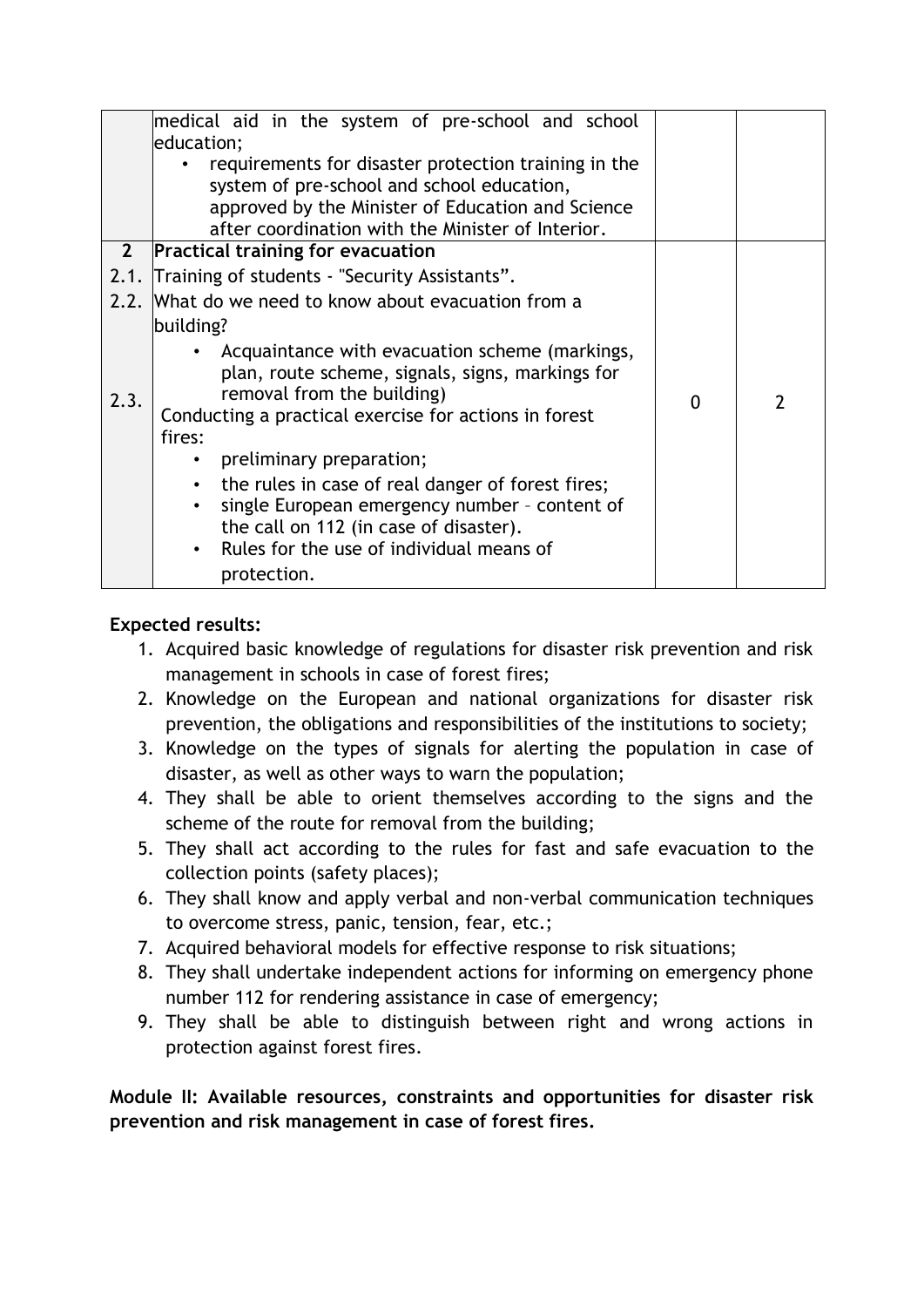# **Training objectives under the module:**

- 1. Students shall get acquainted with the nature and potential of forest fires;
- 2. Acquisition of knowledge about the types of forest fires according to the manner, causes and nature of manifestation, the danger of fires in forest areas, methods for fighting forest fires;
- 3. To get acquainted with Ordinance № 8 of 11 May 2012 on the terms and conditions for protection of forest areas from fires.
- 4. Acquisitionofcompetenciesregardingthedangersofforestfiresforforestterritori es, game, people and their property;
- 5. Building skills for safe behaviour and response in crisis situations;
- 6. Drawing up a family plan;
- 7. Completion of a family kit for rapid disaster response;
- 8. Skills to navigate to the safest place in the building, the area, the region.

# **Thematic(topic) plan**

| N <sub>2</sub>                      | Name of the topics                                                                                                                                                                                                                                                                                                                                                                                                                                                         | Number of hours    |                |
|-------------------------------------|----------------------------------------------------------------------------------------------------------------------------------------------------------------------------------------------------------------------------------------------------------------------------------------------------------------------------------------------------------------------------------------------------------------------------------------------------------------------------|--------------------|----------------|
|                                     |                                                                                                                                                                                                                                                                                                                                                                                                                                                                            | theory<br>practice |                |
| $\mathbf 1$<br>1.4.<br>1.5.<br>1.6. | <b>Forests fires</b><br>1.1. Essence of forest fires;<br>1.2. Elements and types;<br>1.3. Causes of forest fires;<br>Danger of fires in forest areas;<br>Damage from forest fires;<br>Fighting forest fires.                                                                                                                                                                                                                                                               | $\overline{2}$     | $\mathbf{0}$   |
| $\overline{2}$<br>2.3.<br>2.4.      | Ordinance Nº 8 of 11 May 2012 on the terms and<br>conditions for protection of forest areas from fires<br>2.1. Forest protection organization;<br>2.2. Annual events for protection of forests from fires;<br>The measures for implementation under the envisaged<br>Forest Management Projects or Forest Management Plans<br>FMP / FMPI / for the respective year;<br>Fire-fighting events, measures and requirements for<br>protection of forest territories from fires. | $\overline{2}$     | $\mathbf 0$    |
| 3 <sup>1</sup>                      | <b>Practical training:</b>                                                                                                                                                                                                                                                                                                                                                                                                                                                 |                    |                |
| 3.3.                                | 3.1. Natural disasters and response in extreme situations<br>Presentation of real dangers that can cause forest fires<br>3.2. (presentations, video, photos)<br>Elaboration of a map for probable natural disasters in the<br>region.<br>Preparation of a risk matrix with a description of;<br>1.Danger;<br>3.4. 2. Probability of danger (0 low - 5 high);<br>3. Severity of impact (0 low - 5 high);<br>4. Risk assessment $(2 \times 3)$ ;                             | $\Omega$           | $\overline{2}$ |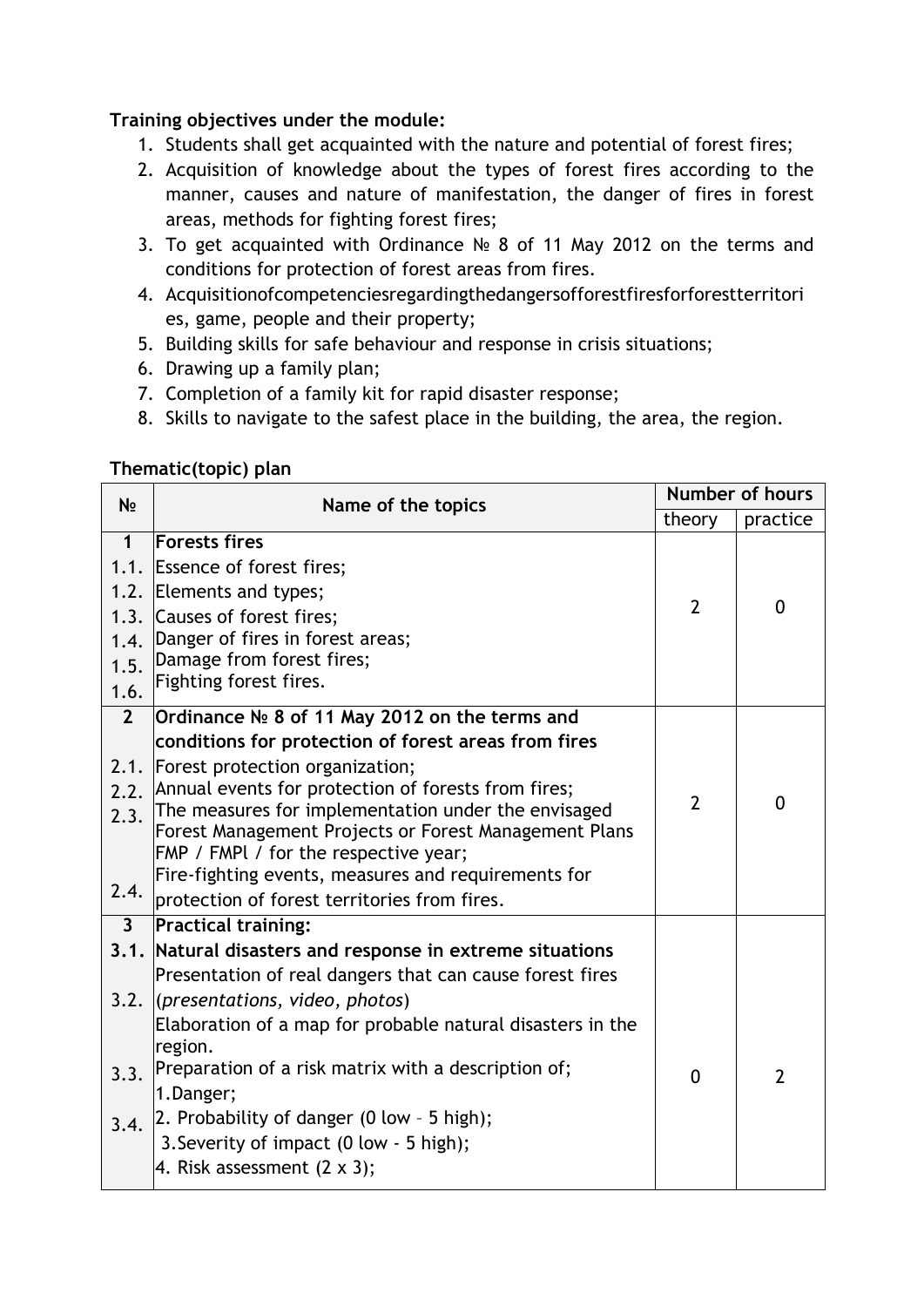|  | 5. Priority.                                                   |  |
|--|----------------------------------------------------------------|--|
|  | Disaster preparedness - drawing up a family plan for           |  |
|  | 3.5. evacuation in case of forest fire; emergency kit with the |  |
|  | most important things; family disaster response kit;           |  |
|  | backpack for disaster.                                         |  |

- 1. Acquired knowledge on the nature, elements and potential of forest fires;
- 2. Acquired knowledge on the types of forest fires depending on the place of their occurrence, the conditions under which they develop, the features of their characteristic elements;
- 3. Able to determine the types of damage and losses caused by forest fires;
- 4. Knowledge on the fire-fighting measures for fighting forest fires;
- 5. Able to make correct and safe independent decisions in the specific risk situation for self-defense and protection of others;
- 6. Assess the obligatory nature of the observance of the instructions of the competent bodies - General Directorate "Fire Safety and Protection of the Population" (FSPP GD) at the Ministry of Interior (MoI);
- 7. Formation of mental resilience and concentration of attention to deal with a situation in case of forest fire;
- 8. Draw up a sample family plan for evacuation in case of forest fire.

# **Module IIІ: Good practices in EU countries, opportunities for creating future volunteering among young people.**

# **Training objectives under the module:**

- 1. Introduction to good practices in EU countries;
- 2. Development of a volunteer culture for the benefit of others and society
- 3. Development of volunteering in school or outside it
- 4. Promoting a healthy lifestyle and social inclusion.

#### **Thematic (topic) plan**

| N <sub>2</sub> | Name of the topics                                     | <b>Number of hours</b> |          |
|----------------|--------------------------------------------------------|------------------------|----------|
|                |                                                        | Theory                 | Practice |
|                | <b>Good practices in EU countries</b>                  |                        |          |
| 1.1.           | Planning of preventive measures and measures,          |                        | O        |
|                | awareness, evacuation plan, preparations and emergency |                        |          |
|                | lkit.                                                  |                        |          |
|                | Opportunities to create a framework for volunteering   |                        |          |
|                | among young people.                                    |                        |          |
|                | 2.1. 2006 Volunteering Draft Act.                      |                        |          |
|                | 2.2. Definition of volunteering and the principles of  |                        |          |
|                | volunteering                                           |                        |          |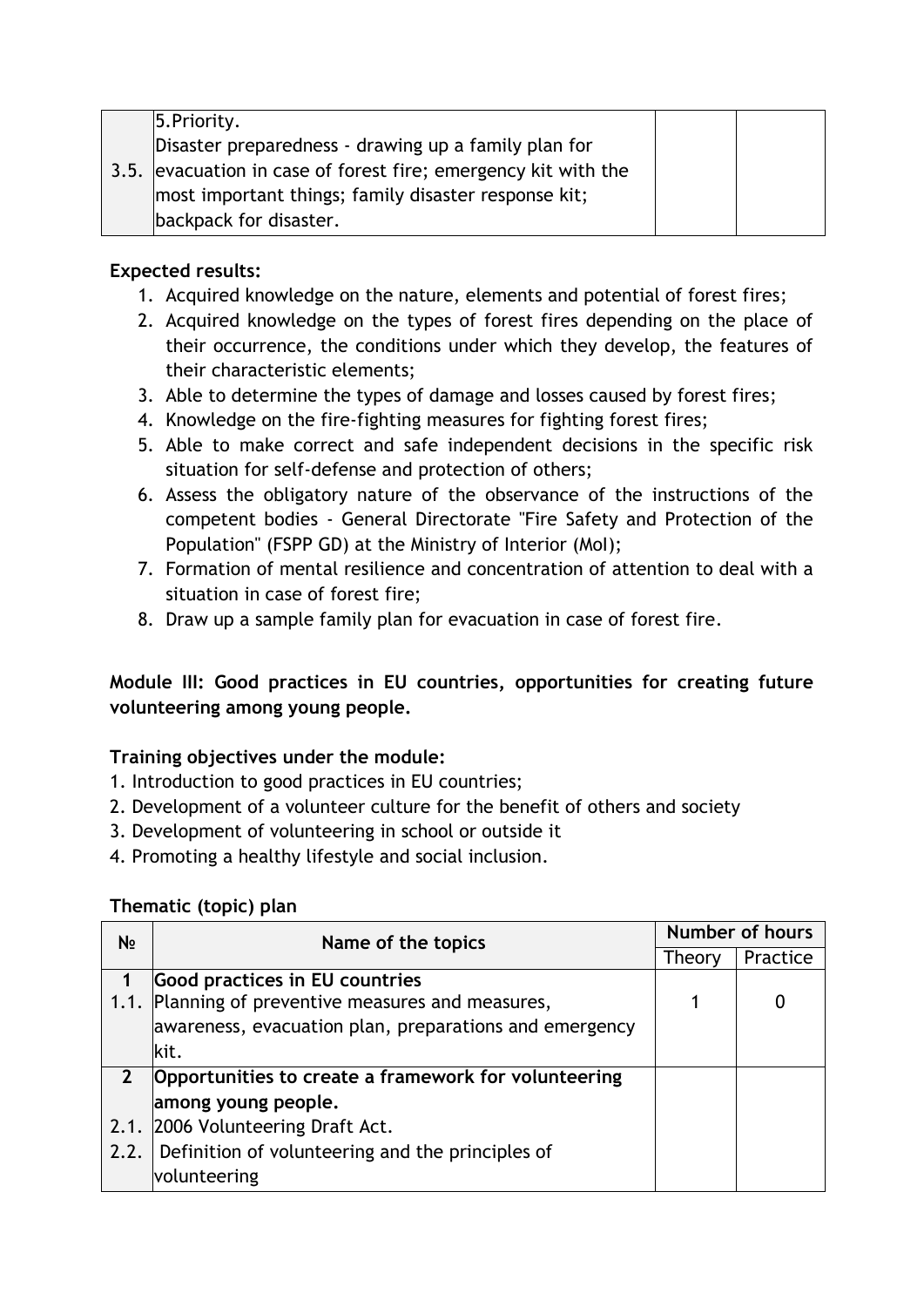|              | Development of youth volunteering, set in the National                                 |          |   |
|--------------|----------------------------------------------------------------------------------------|----------|---|
|              | 2.3. Youth Strategy - strategic goal, operational goals, tasks                         |          |   |
|              | and expected results.                                                                  |          |   |
|              | 2.4. Strengthening the initiative in the school community for                          |          |   |
|              | the development of volunteering among young people:                                    | 1        | 0 |
|              | the volunteering of the students, regulated in                                         |          |   |
|              | the regulations for the activity and part of the                                       |          |   |
|              | planning documents of the school;                                                      |          |   |
|              | formation of clubs (groups) for extracurricular                                        |          |   |
|              | activities for volunteering among students;<br>identification of topics and causes for |          |   |
|              | volunteering of young people;                                                          |          |   |
|              | preparation of students, implementation of                                             |          |   |
|              | initiatives and analysis of the results in order to                                    |          |   |
|              | motivate them to participate in volunteering.                                          |          |   |
| $\mathbf{3}$ | <b>Practical training</b>                                                              |          |   |
|              | Volunteers' club within the school                                                     |          |   |
|              | 3.1. Formation of a volunteers' club in a school:                                      |          |   |
|              | • guiding principles of the volunteer;                                                 |          |   |
|              | • rights and obligations of the volunteer;                                             |          |   |
|              | when and how the volunteer club works.                                                 | $\Omega$ | 3 |
| 3.2.         | Activities of the volunteer club:                                                      |          |   |
|              | • preparation of sample regulations for the activity of                                |          |   |
|              | the volunteer club;                                                                    |          |   |
|              | • documenting volunteer work;                                                          |          |   |
|              | identification of topics and causes for                                                |          |   |
|              | volunteering.                                                                          |          |   |

- 1. Knowledge on the good practices of planning, information, evacuation in the EU countries.
- 2. Able to observe the rules for safe behavior in school and out of school in case of danger of forest fires and during forest fires;
- 3. They have established a model of behavior in a crisis situation;
- 4. Able to render assistance to the fire-fighting groups in rescue operations in case of forest fires;
- 5. Knowledge on the principles of volunteering;
- 6. Attracting students to participate in volunteer clubs in the school community;
- 7. Developed positive motivation of the students for prevention of social risks and solving of socially significant problems;
- 8. Expanded boundaries of the educational process.

# **Module ІV: Practical complex lesson.**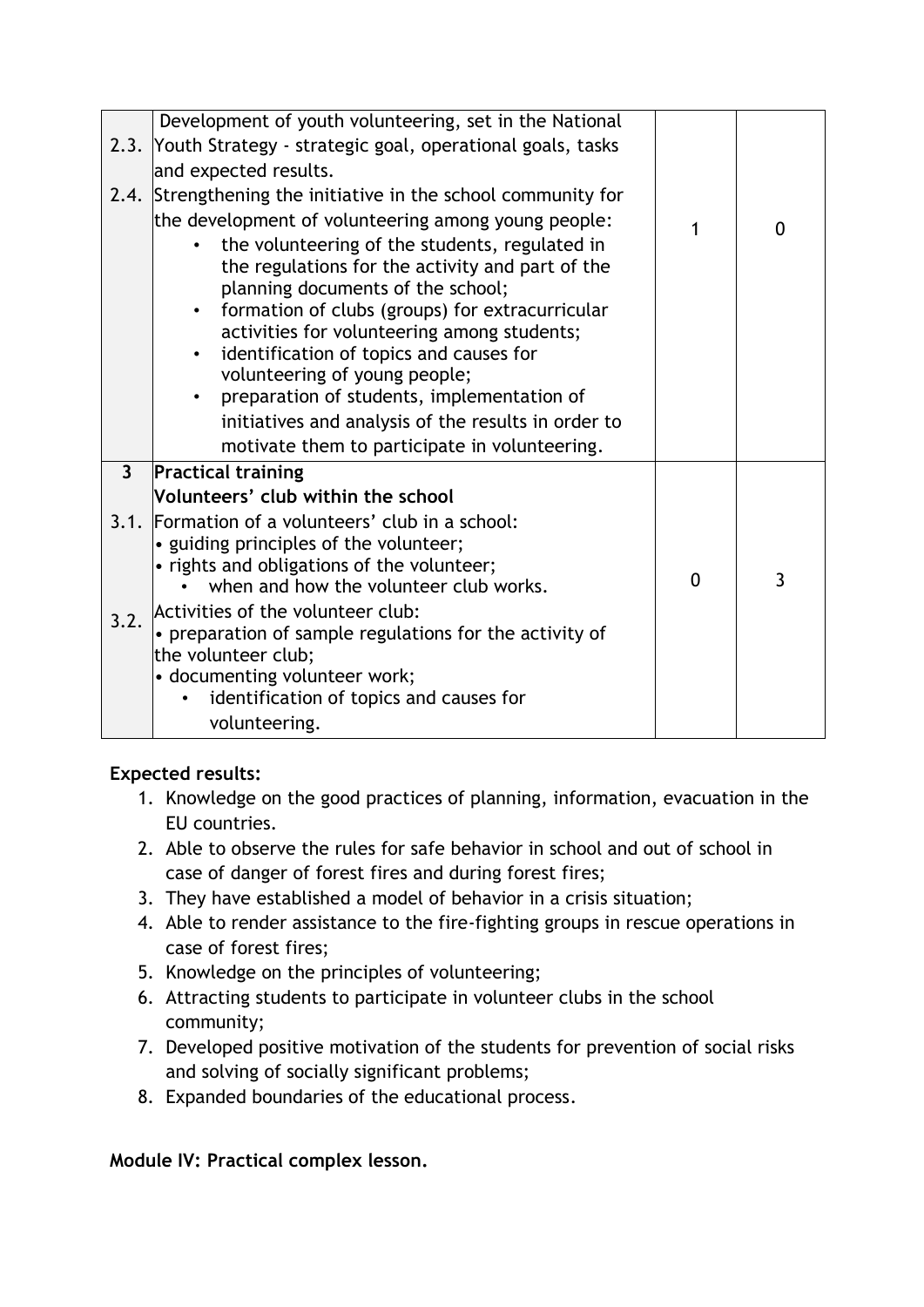# **Training objectives under the module:**

- 1. Getting acquainted with the behavioral reactions of people in case of forest fire and the appropriate actions for stress, panic and anxiety among children and students;
- 2. Getting acquainted with the necessary resources for first aid to the victim;
- 3. Acquisition of competencies for self-defense and rendering first aid to the victim, according to the condition and the injury.

# **Thematic (topic) plan**

| N <sub>2</sub> | Name of the topics                                                                                    | <b>Number of hours</b> |          |
|----------------|-------------------------------------------------------------------------------------------------------|------------------------|----------|
|                |                                                                                                       | Theory                 | Practice |
| $\mathbf{1}$   | First aid and support for victims of forest fires                                                     |                        |          |
|                | 1.1. Behavioral reactions in case of forest fire and first aid in<br>case of forest fire;             |                        |          |
|                | 1.2. Appropriate actions for stress, panic and anxiety among<br>children and students.                |                        |          |
| $2^{\circ}$    | Behavior for self-defense and first pre-medical aid to                                                |                        |          |
|                | victims of forest fires:                                                                              |                        |          |
|                | 2.1. Algorithm of actions, personal safety and security of the                                        |                        |          |
|                | incident area;                                                                                        |                        |          |
|                | 2.2. Assessment of vital signs and the condition of the                                               | $\mathbf{0}$           | 5        |
|                | victims;                                                                                              |                        |          |
|                | 2.3. Providing self-help and mutual assistance in case of a                                           |                        |          |
|                | forest fire;                                                                                          |                        |          |
|                | 2.4. Practical tasks:                                                                                 |                        |          |
|                | • First aid in case of shock;                                                                         |                        |          |
|                | First aid to a victim of first and second degree                                                      |                        |          |
|                | burns;                                                                                                |                        |          |
|                | First aid in case of damage from smoke                                                                |                        |          |
| 2.5.           | inhalation;                                                                                           |                        |          |
|                | Types of bleeding and techniques for applying a<br>temporary hemostatic dressing. Massive<br>external |                        |          |
|                | bleeding. The most common burn injuries.                                                              |                        |          |
|                | Practical task for hemostatic dressing.                                                               |                        |          |
|                | 2.6. Providing pre-medical care, self-help and mutual aid for                                         |                        |          |
|                | fractures of limbs, injuries of the head, spine, chest and                                            |                        |          |
|                | abdomen.                                                                                              |                        |          |
|                | Practical tasks - immobilization of limbs, head and                                                   |                        |          |
|                | spinal cord.                                                                                          |                        |          |
|                | 2.7. Action in case of poisoning.                                                                     |                        |          |
|                | 2.8. Types of carrying and transportation of the victim.                                              |                        |          |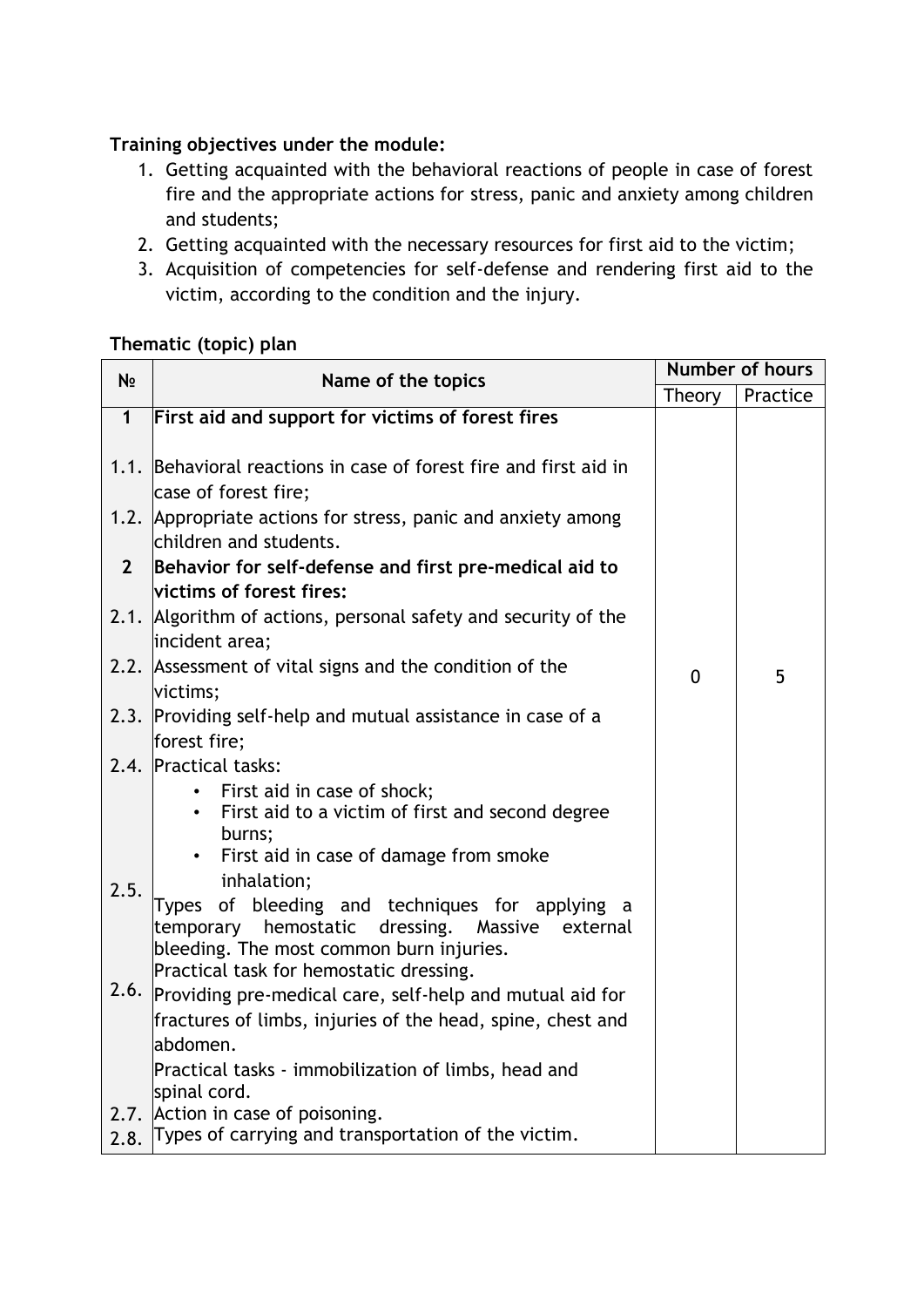- 1. The acquired knowledge, the formed skills and competencies in the training are the necessary basis for survival during a forest fire;
- 2. Acquisition of theoretical practical knowledge and skills, enabling adequate response to disasters and crises;
- 3. Acquired skills and competencies to take the right actions to save from a forest fire;
- 4. Providing of first psychological help and support to people in case of danger of forest fires;
- 5. Acquired skills for providing first aid to a victim in shock, unconsciousness, and burns;
- 6. Knowledge on the types of bleeding and techniques for placing a temporary haemostatic bandage;
- 7. Knowledge on the techniques for helping fractures of limbs, injuries of the head, spinal cord, chest and abdomen;
- 8. Providing of first aid for burn injuries;
- 9. Able to take the right action in case of poisoning;
- 10.Knowledge on the correct carrying and transportation of the victim.

# **Use of training methods and techniques:**

• story; explanation; demonstration of action; visualization; observation; comparison; discourse (conversation); associations; group work; role games.

# **Visual aids and didactic materials:**

• presentations, photos; backgammon; models; sound signals, family disaster response plan.

# **Cross-curricular links:**

- **Vocational training disciplines (forestry; forest legislation; forest protection, etc.) -** use of knowledge and practical skills for protection of forest territories (forests), including the danger of using forest firefighters; knowledge of forest legislation and regulations in this direction; collects information from various sources - textbooks, encyclopedias, movies and the Internet; organizing and working in a group; shares personal experience and experiences; comparison and selection of appropriate presentation models.
- **Healthy and safe working conditions -** professional competencies for risk assessment of the working environment, for ensuring healthy and safe working conditions in various activities; knowledge and skills for assessing the risks of the working environment, for taking preventive measures to avoid and eliminate them, for ensuring the protection of life, health and